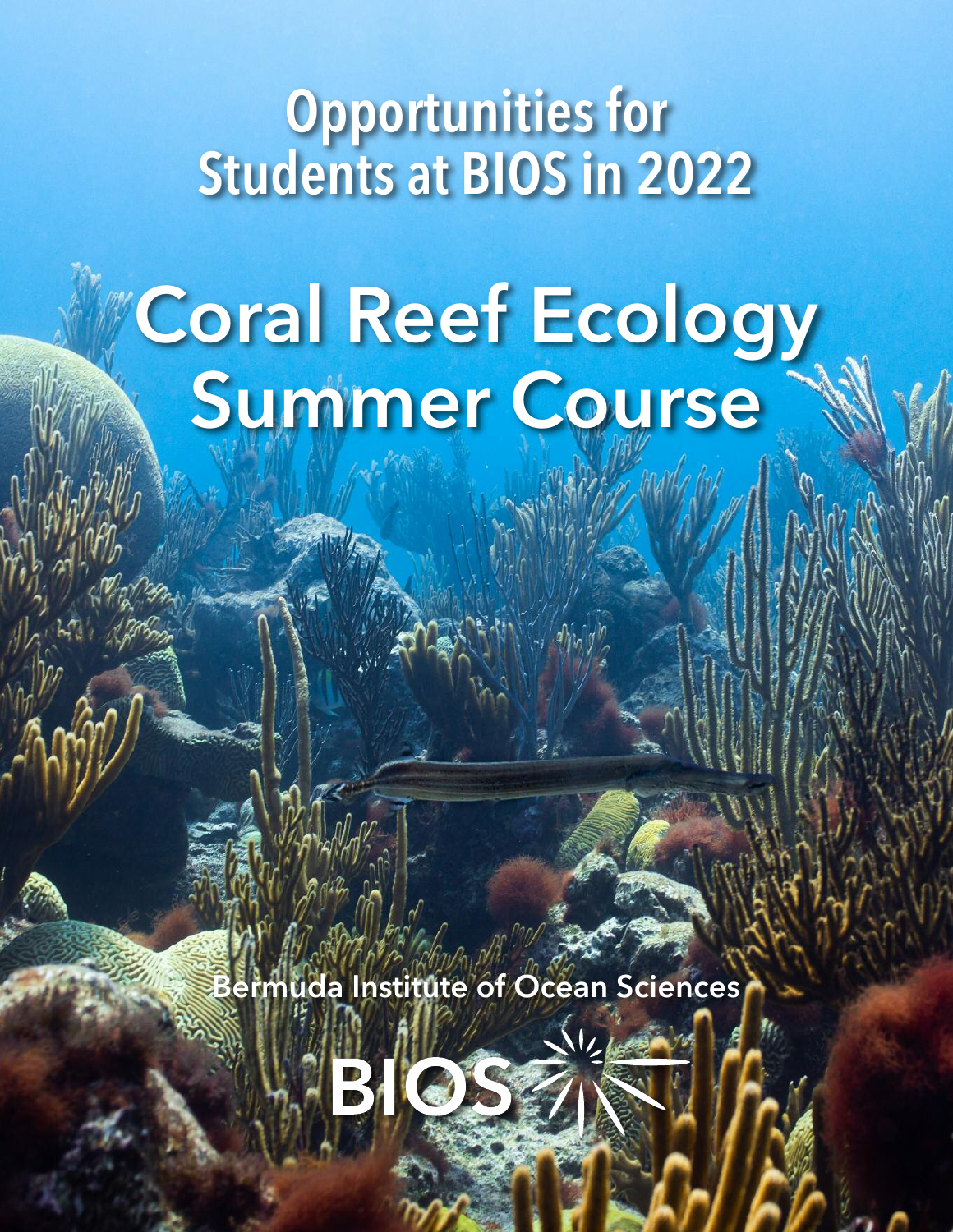

# **INSTITUTIONAL BACKGROUND**

The Bermuda Institute of Ocean Sciences (BIOS) is a United States oceanographic research institution based in Bermuda. Founded in 1903, BIOS gained prominence after 1927 when the US National Academy of Sciences appointed the Lillie Commission to assess the needs of the US oceanographic research community. Bermuda was selected as a key "substation" because it is "truly oceanic in location" and therefore in "the best situation in the North Atlantic for investigation into the phenomena that are fundamentally characteristic of the ocean basins."

Today, BIOS continues to conduct state-of-the-art oceanographic research with an emphasis on the North Atlantic Ocean and the coral reef platform of Bermuda. Because Bermuda is in the path of major ocean currents and in a region of significance with respect to climate change, BIOS's research portfolio has global relevance. BIOS also leverages its core research to create unique educational programs at all levels—grade school through graduate school many in collaboration with US universities (Princeton University, Furman University, Lehigh University, University of Rhode Island, Roger Williams University).

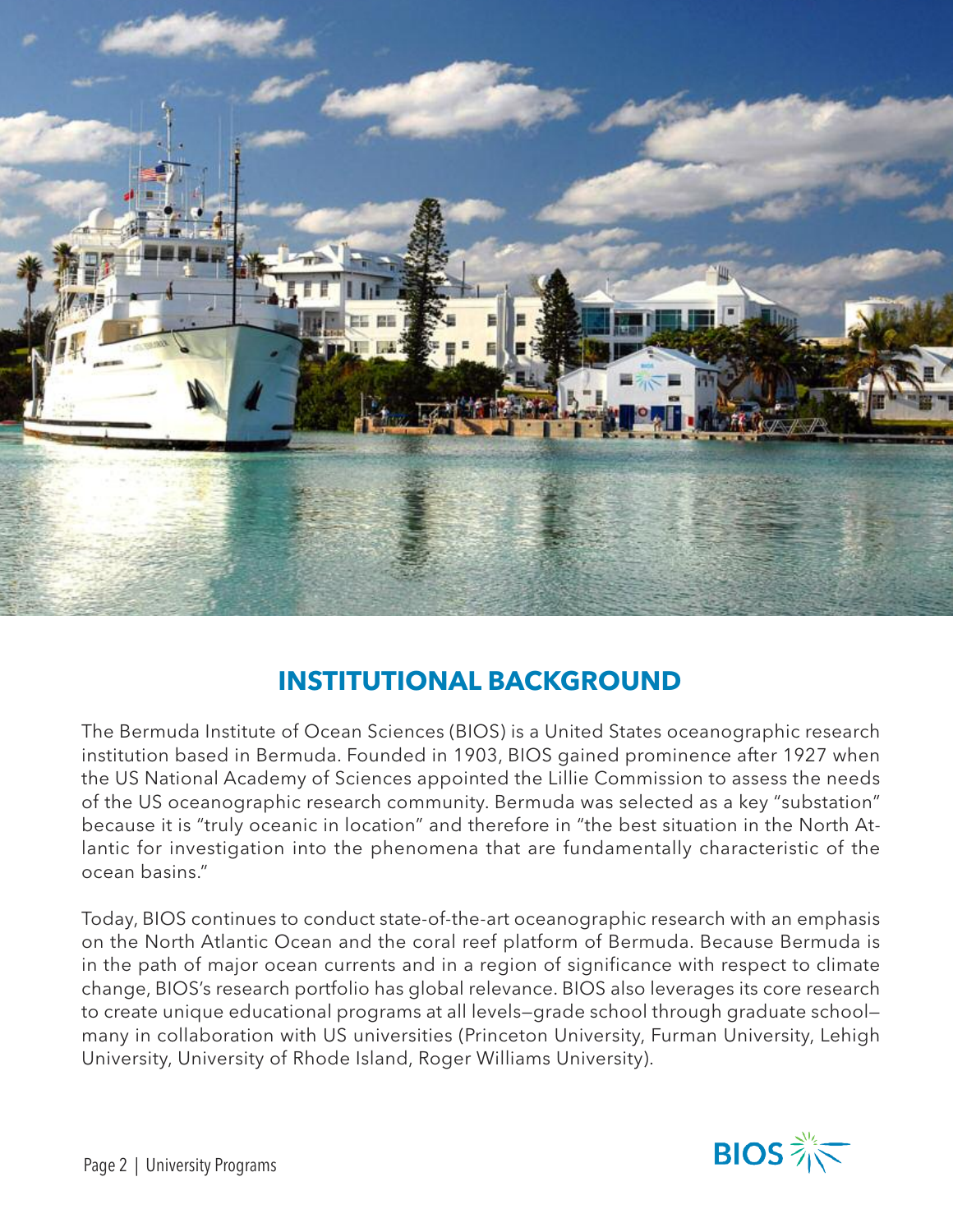

Bermuda is located in the sub-tropical Atlantic Ocean, some 600 miles from the coast of the USA. Located in the middle of the North Atlantic Ocean, Bermuda is uniquely situated to serve as a base for research on a variety of inland, coastal, and deep water issues of both local, national and global interest. From here, BIOS scientists can easily venture into the surrounding Sargasso Sea, one of the world's most diverse open-ocean ecosystems. Bermuda is also home to some of the world's most northern coral reefs, allowing researchers from around the globe an opportunity to study corals outside tropical waters.



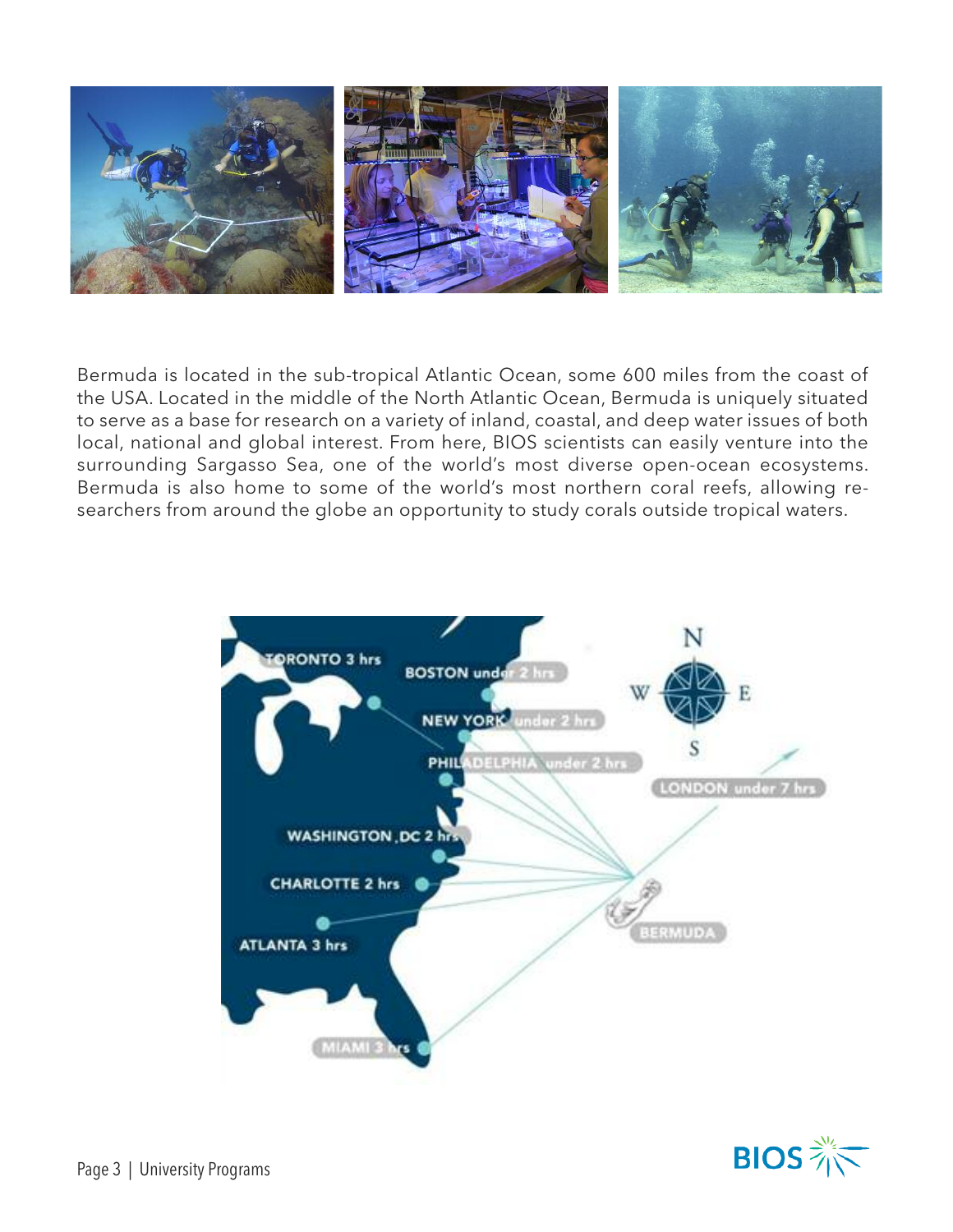

Bermuda Institute of Ocean Sciences



### Summer Course

## Coral Reef Ecology: Functional Ecology of Coral Reefs

Course Syllabus *subject to change*

July 4 – 22, 2022 August 8 – 26, 2022

Instructors: Dr. Eric Hochberg (BIOS) and Dr. Yvonne Sawall (BIOS)

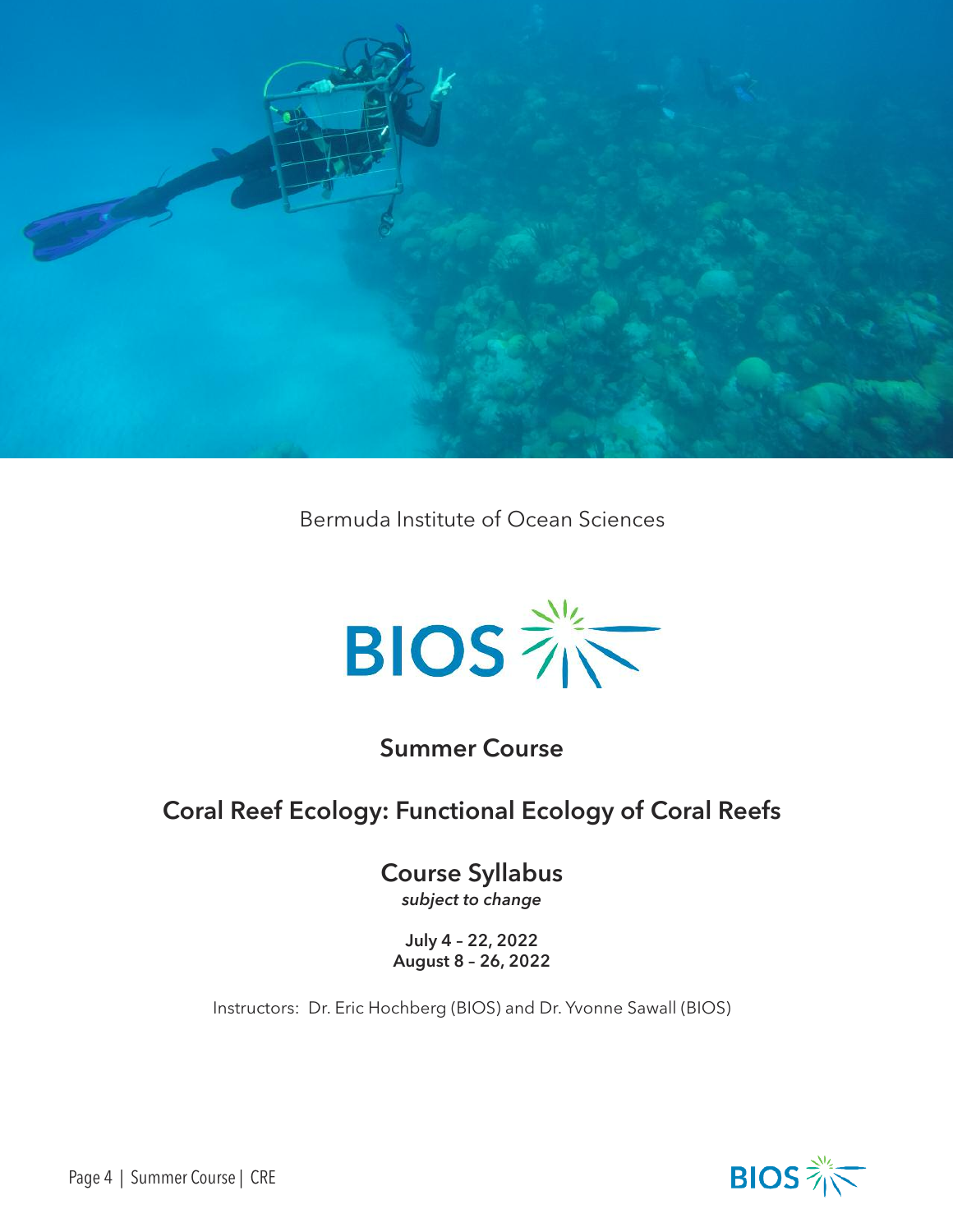

#### **Course Overview**

The overall aim of this course is to study how environment impacts reef benthic communities and the fundamental processes of photosynthesis, respiration, and calcification. Production of organic and inorganic carbon underpins growth and maintenance of the reef ecosystem. These processes are strongly influenced by environmental parameters including water chemistry, hydrodynamics, light availability/capture, and temperature, as well as the taxonomic composition of the community itself. Reef geomorphological and ecological zonation demonstrates that benthic communities have adapted to (and influence) their prevailing environmental conditions. At the same time, conditions are never static, and communities must acclimate to short- and long-term changes in their environment. A vitally important question is how global change will impact this baseline of reef function. This course provides fundamental background in reef functional ecology, as well as training in the measurement and interpretation of reef processes and environmental parameters.

This is an intensive course, aimed at upper-level undergraduate students, graduate students, and postdocs. Course logistics include readings, lectures, discussions, presentations, and extensive laboratory and field work. Next to gaining a solid understanding of coral reef ecology and reef functional processes, students gain hands-on experience with state-of-the-art instrumentation and techniques for collecting and analyzing reef community and environmental data, including building underwater photomosaics, measuring current profiles, characterizing the underwater light field, characterizing water quality, and quantifying rates of primary production, respiration, and calcification using traditional and advanced approaches.

#### **Reading Material**

Instructors will provide readings from the primary scientific literature.

#### **Prerequisites**

- University-level Biology and Ecology; marine science and oceanography desirable.
- The course will require boat work and the ability to work comfortably in the water with a mask and snorkel. Those who are SCUBA certified\* will be able to undertake fieldwork underwater and learn scientific diving skills.

*\*After notification of acceptance in this course, students are required to complete the BIOS Student Diving Information Packet and submit to our Dive Safety Office prior to arrival at BIOS.*

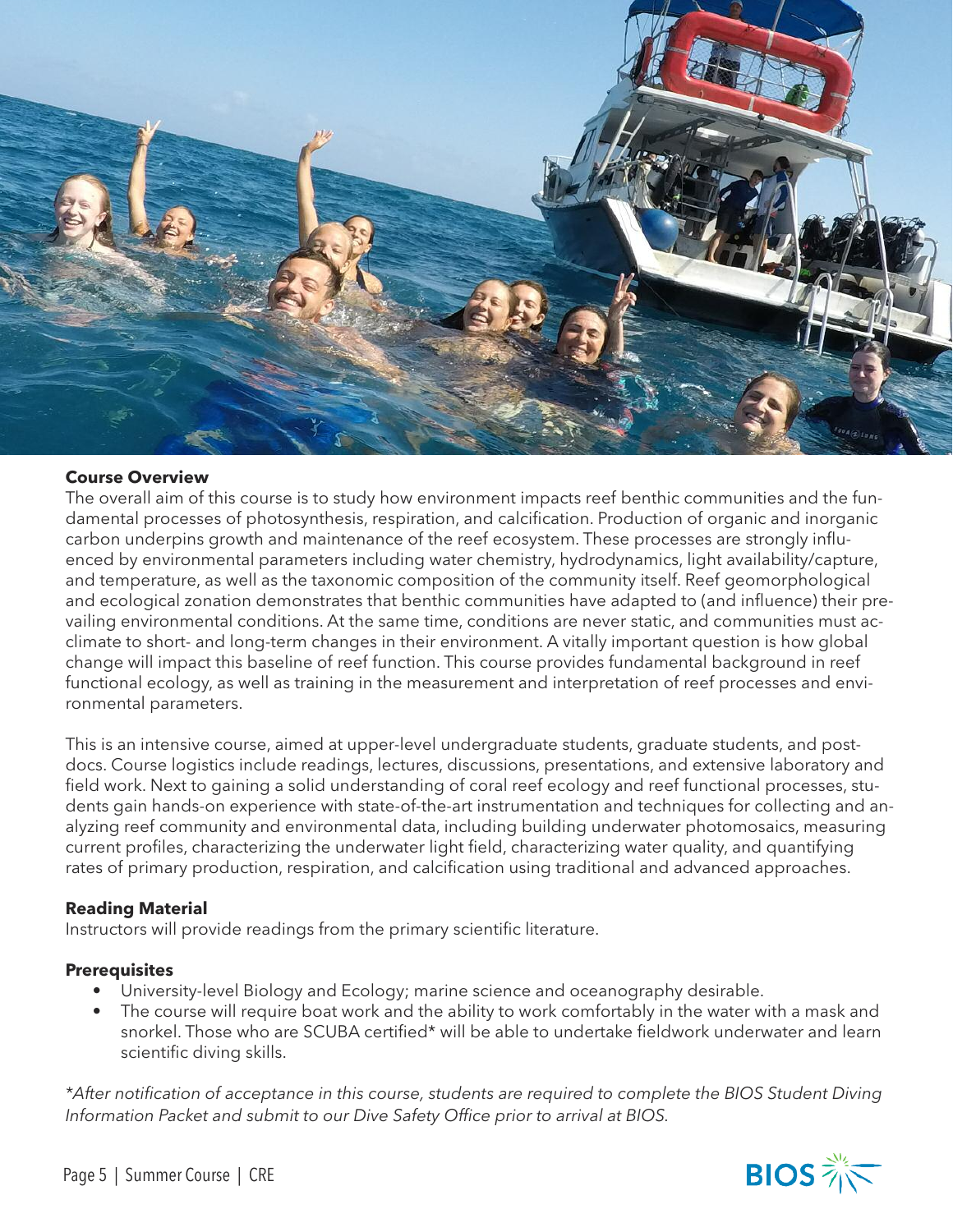

#### **Course Structure**

The course has the following components:

- 9 lectures (approx. 1 hour long),
- 9 boat (snorkel/SCUBA) trips (3-4 hours each) conducting coral reef surveys and water quality assessment
- a 10-day-long laboratory experiment (flume mesocosm),
- 2 3-day-long field experiments (reef community metabolism)
- several precepts (0.5-1 hour each) to discuss background and methods for field and laboratory work,
- several periods for guided laboratory analytical activities (e.g., water quality) and data analysis,
- a morning of oral presentations to present the results of the group field and lab experiments.

#### **Lecture Topics**

- Physical Reef Environment—Waves, Currents, light
- Chemical Reef Environment
- Reef Corals 1—Biology
- Reef Corals 2—Metabolism
- Reef Algae & Sediments
- Reef carbon cycling
- Reef Zonation & Trophics
- Coral reefs past, present & future
- Guest lecture: TBD

#### **Field and Laboratory Activities**

- Field: Reef surveys—Transects, quadrats, photomosaics
- Field: Reef community metabolism & calcification via gradient flux (GF)
- Field: Collecting algae for laboratory experiments
- Field: Measuring the underwater light field & collect water for water quality analysis
- Laboratory: Coral and algae community photosynthesis and respiration via flow respirometry (flume mesocosms)
- Laboratory: Water quality analysis (chlorophyll-a, particulate matter, [inorganic nutrients])
- Laboratory: Demo of total alkalinity measurements required for calculating calcification rates